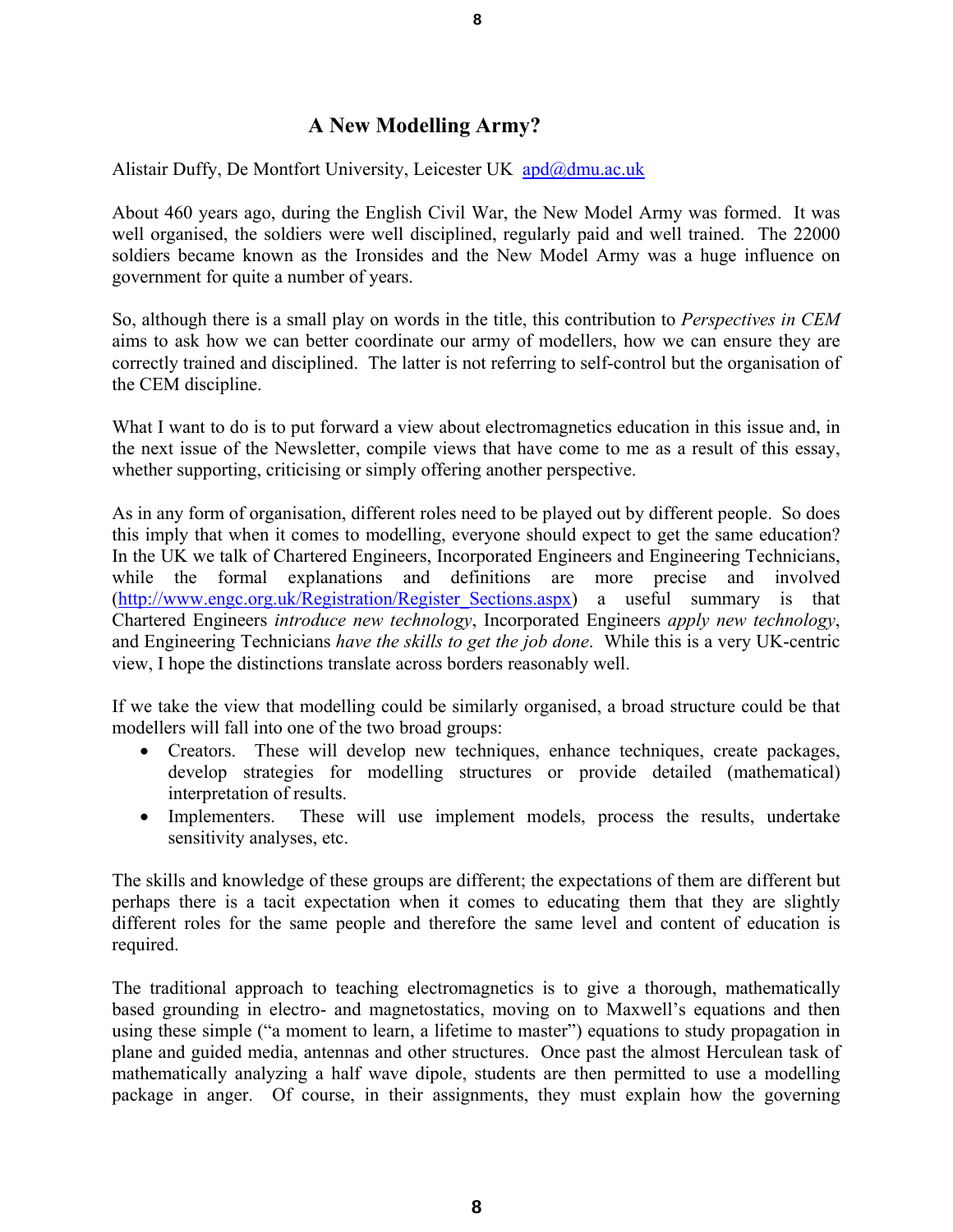mathematics of the particular technique give rise to the results displayed. Naturally, simulation and animation tools (such as some of those available through ACES) can be valuable in helping visualisation but the emphasis is, and must be, on a thorough mathematical basis.

In the last 30 years, society itself has changed considerably. We now live in a world of pervasive and passive entertainment. Although there are statistics that 'prove' the assertion both ways, a common complaint in the University sector is that there is a constant decline in the mathematical abilities of students entering Higher Education. Also, within this timeframe, the importance of electromagnetics to electrical and electronic engineers in general has increased, for example, electromagnetic compatibility is an issue for most electronic engineers, whether they realise it or not. There is, therefore, a greater pervasiveness of electromagnetics knowledge required in industry. Hence, pretty much all students need to have a good working understanding of electromagnetics, and this should not be limited to the relative few with the ability to visualise the abstractness. Not all of these students will have the love of mathematics that is demanded of a traditional study of electromagnetics. It is also an interesting observation that many with relevant mathematical skills are actually opting to read one of the more fashionable courses such as Media Technology (certainly in the UK). Another factor that needs to be considered is that computers are much more of a tool than they were: clever GUIs and the multi-billion dollar games industry mean students can readily enter a virtual world without a second thought.

So taking some of these factors together we see that more students need to understand electromagnetics but the overall lower mathematical ability (even without accepting the assertion of declining ability, a bigger group suggests a lower group average) means that the traditional approach of starting with the mathematics and then moving to modelling, to make life easier, is now inappropriate. The wider use of electromagnetics as a general design tool suggests that there are two main groups of EM engineers: the Creators and the Implementers, with the different expectations of their knowledge and skills. Does this suggest that we need to turn a standard electromagnetics curriculum on its head?

Perhaps a better approach would be to work 'backwards' and start with modelling and using this to build a knowledge of field behaviour. Working from a modelling base, this would allow students to develop the tacit knowledge that dictates the ability to understand how to model, what the results mean in a practical sense and how reliable they are. After all, a carpenter will learn, through trial and error, practice and through the guidance of an expert, how to work wood. He is unlikely to spend many hours studying the theory of complex natural polymers.

In such an approach, perhaps a starting point would be to look at field coupling between two closely spaced antennas, or fields within a motor. Visualising the fields would be a good way to introduce field properties and behaviour, leading on to many other essential aspects. After a structured programme of work developing a good understanding of the model behaviour, looking at the factors that influence the results and visualising the performance, students should be quite competent Implementers. At this stage, the mathematical analysis can be undertaken in earnest. Those without the requisite mathematical knowledge will still have a useful skills set and those with the mathematical skills will be better able to develop a more comprehensive understanding of the meaning of the equations.